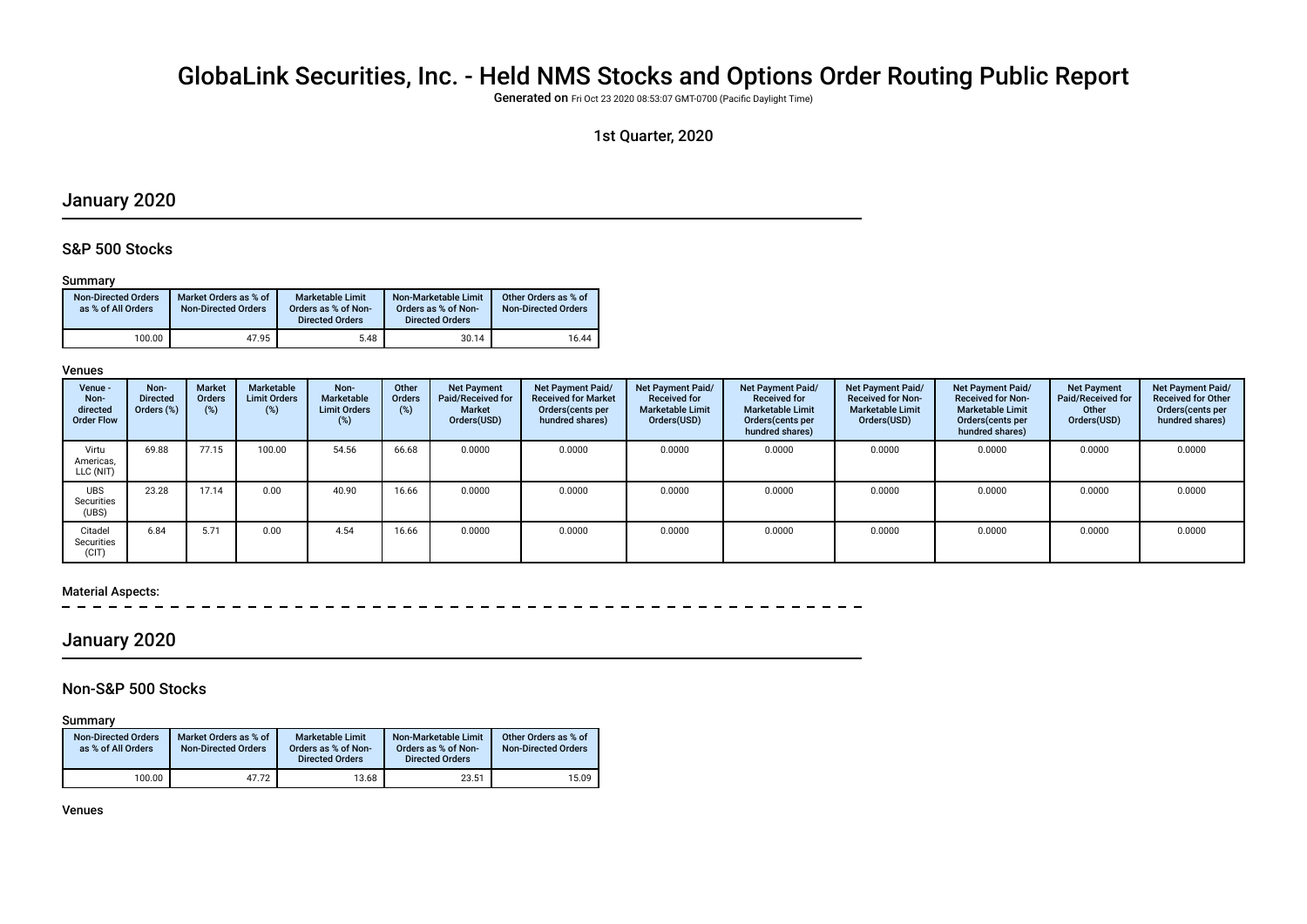| Venue -<br>Non-<br>directed<br><b>Order Flow</b> | Non-<br><b>Directed</b><br>Orders (%) | <b>Market</b><br>Orders<br>(%) | Marketable<br><b>Limit Orders</b><br>(%) | Non-<br>Marketable<br><b>Limit Orders</b><br>$(\%)$ | Other<br>Orders<br>(%) | <b>Net Payment</b><br>Paid/Received for<br><b>Market</b><br>Orders(USD) | <b>Net Payment Paid/</b><br><b>Received for Market</b><br>Orders(cents per<br>hundred shares) | <b>Net Payment Paid/</b><br><b>Received for</b><br><b>Marketable Limit</b><br>Orders(USD) | Net Payment Paid/<br><b>Received for</b><br><b>Marketable Limit</b><br>Orders (cents per<br>hundred shares) | <b>Net Payment Paid/</b><br><b>Received for Non-</b><br><b>Marketable Limit</b><br>Orders(USD) | Net Payment Paid/<br><b>Received for Non-</b><br><b>Marketable Limit</b><br>Orders (cents per<br>hundred shares) | <b>Net Payment</b><br><b>Paid/Received for</b><br>Other<br>Orders(USD) | Net Payment Paid/<br><b>Received for Other</b><br>Orders(cents per<br>hundred shares) |
|--------------------------------------------------|---------------------------------------|--------------------------------|------------------------------------------|-----------------------------------------------------|------------------------|-------------------------------------------------------------------------|-----------------------------------------------------------------------------------------------|-------------------------------------------------------------------------------------------|-------------------------------------------------------------------------------------------------------------|------------------------------------------------------------------------------------------------|------------------------------------------------------------------------------------------------------------------|------------------------------------------------------------------------|---------------------------------------------------------------------------------------|
| Virtu<br>Americas,<br>LLC (NIT)                  | 62.47                                 | 48.52                          | 79.49                                    | 73.14                                               | 74.43                  | 0.0000                                                                  | 0.0000                                                                                        | 0.0000                                                                                    | 0.0000                                                                                                      | 0.0000                                                                                         | 0.0000                                                                                                           | 0.0000                                                                 | 0.0000                                                                                |
| <b>UBS</b><br>Securities<br>(UBS)                | 35.78                                 | 49.28                          | 20.51                                    | 25.37                                               | 23.25                  | 0.0000                                                                  | 0.0000                                                                                        | 0.0000                                                                                    | 0.0000                                                                                                      | 0.0000                                                                                         | 0.0000                                                                                                           | 0.0000                                                                 | 0.0000                                                                                |
| Citadel<br>Securities<br>(CIT)                   | 1.75                                  | 2.20                           | 0.00                                     | 1.49                                                | 2.32                   | 0.0000                                                                  | 0.0000                                                                                        | 0.0000                                                                                    | 0.0000                                                                                                      | 0.0000                                                                                         | 0.0000                                                                                                           | 0.0000                                                                 | 0.0000                                                                                |

# Material Aspects:<br> $= -$  =  $= -$

# January 2020

## **Options**

### **Summary**

| <b>Non-Directed Orders</b><br>as % of All Orders | Market Orders as % of<br><b>Non-Directed Orders</b> | <b>Marketable Limit</b><br>Orders as % of Non-<br><b>Directed Orders</b> | Non-Marketable Limit<br>Orders as % of Non-<br><b>Directed Orders</b> | Other Orders as % of<br><b>Non-Directed Orders</b> |
|--------------------------------------------------|-----------------------------------------------------|--------------------------------------------------------------------------|-----------------------------------------------------------------------|----------------------------------------------------|
| 100.00                                           | 28.19                                               | 14.36                                                                    | 46.81                                                                 | 10.64                                              |

#### Venues

| Venue -<br>Non-directed<br><b>Order Flow</b>     | Non-<br>Directed<br>Orders (%) | <b>Market</b><br><b>Orders</b><br>(%) | Marketable<br><b>Limit Orders</b><br>(%) | Non-<br>Marketable<br><b>Limit Orders</b><br>(%) | Other<br>Orders<br>(%) | <b>Net Payment</b><br>Paid/Received for<br><b>Market</b><br>Orders(USD) | Net Payment Paid/<br><b>Received for Market</b><br>Orders(cents per<br>hundred shares) | Net Payment Paid/<br><b>Received for</b><br><b>Marketable Limit</b><br>Orders(USD) | Net Payment Paid/<br><b>Received for</b><br><b>Marketable Limit</b><br>Orders (cents per<br>hundred shares) | <b>Net Payment Paid/</b><br><b>Received for Non-</b><br><b>Marketable Limit</b><br>Orders(USD) | <b>Net Payment Paid/</b><br><b>Received for Non-</b><br><b>Marketable Limit</b><br>Orders (cents per<br>hundred shares) | <b>Net Payment</b><br>Paid/Received for<br>Other<br>Orders(USD) | Net Payment Paid/<br><b>Received for Other</b><br>Orders (cents per<br>hundred shares) |
|--------------------------------------------------|--------------------------------|---------------------------------------|------------------------------------------|--------------------------------------------------|------------------------|-------------------------------------------------------------------------|----------------------------------------------------------------------------------------|------------------------------------------------------------------------------------|-------------------------------------------------------------------------------------------------------------|------------------------------------------------------------------------------------------------|-------------------------------------------------------------------------------------------------------------------------|-----------------------------------------------------------------|----------------------------------------------------------------------------------------|
| Citigroup<br>(ATDO)                              | 49.48                          | 54.73                                 | 48.15                                    | 46.60                                            | 50.00                  | 0.0000                                                                  | 0.0000                                                                                 | 0.0000                                                                             | 0.0000                                                                                                      | 0.0000                                                                                         | 0.0000                                                                                                                  | 0.0000                                                          | 0.0000                                                                                 |
| Citadel<br>Securities<br>(CITO)                  | 30.31                          | 35.84                                 | 40.74                                    | 27.27                                            | 15.00                  | 0.0000                                                                  | 0.0000                                                                                 | 0.0000                                                                             | 0.0000                                                                                                      | 0.0000                                                                                         | 0.0000                                                                                                                  | 0.0000                                                          | 0.0000                                                                                 |
| Wolverine<br>Execution<br>Services, LLC<br>(WEX) | 20.21                          | 9.43                                  | 11.11                                    | 26.13                                            | 35.00                  | 0.0000                                                                  | 0.0000                                                                                 | 0.0000                                                                             | 0.0000                                                                                                      | 0.0000                                                                                         | 0.0000                                                                                                                  | 0.0000                                                          | 0.0000                                                                                 |

## Material Aspects:

## February 2020

## S&P 500 Stocks

Summary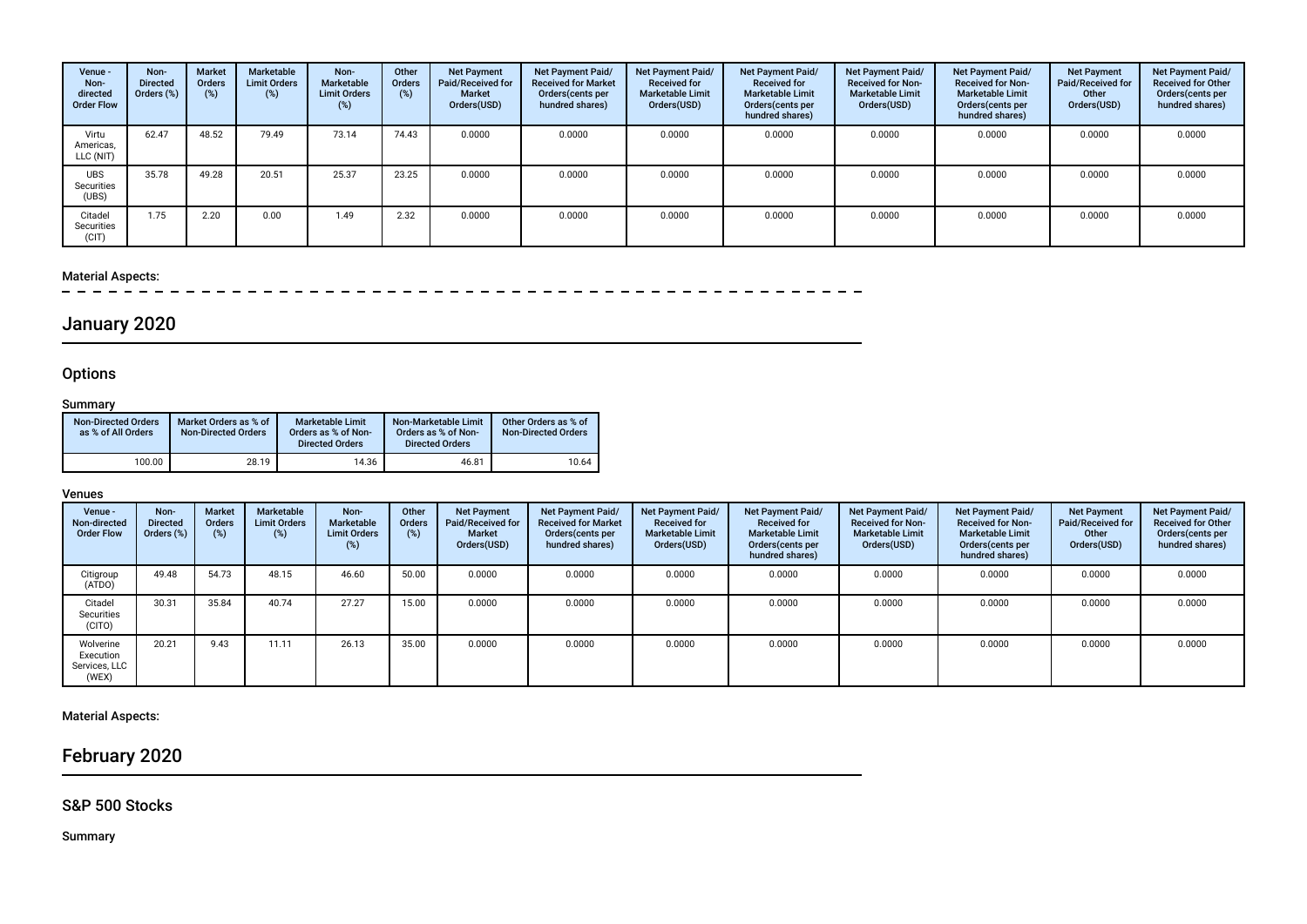| <b>Non-Directed Orders</b><br>as % of All Orders | Market Orders as % of<br><b>Non-Directed Orders</b> | <b>Marketable Limit</b><br>Orders as % of Non-<br><b>Directed Orders</b> | Non-Marketable Limit<br>Orders as % of Non-<br><b>Directed Orders</b> | Other Orders as % of<br><b>Non-Directed Orders</b> |
|--------------------------------------------------|-----------------------------------------------------|--------------------------------------------------------------------------|-----------------------------------------------------------------------|----------------------------------------------------|
| 100.00                                           | 50.00                                               | 9.72                                                                     | 32.64                                                                 | 7.64                                               |

#### Venues

| Venue -<br>Non-<br>directed<br><b>Order Flow</b> | Non-<br><b>Directed</b><br>Orders (%) | <b>Market</b><br>Orders<br>(%) | Marketable<br><b>Limit Orders</b><br>(%) | Non-<br>Marketable<br><b>Limit Orders</b> | Other<br>Orders<br>(%) | <b>Net Payment</b><br>Paid/Received for<br><b>Market</b><br>Orders(USD) | Net Payment Paid/<br><b>Received for Market</b><br>Orders (cents per<br>hundred shares) | Net Payment Paid/<br><b>Received for</b><br><b>Marketable Limit</b><br>Orders(USD) | Net Payment Paid/<br><b>Received for</b><br><b>Marketable Limit</b><br>Orders (cents per<br>hundred shares) | <b>Net Payment Paid/</b><br><b>Received for Non-</b><br><b>Marketable Limit</b><br>Orders(USD) | Net Payment Paid/<br><b>Received for Non-</b><br><b>Marketable Limit</b><br>Orders (cents per<br>hundred shares) | <b>Net Payment</b><br>Paid/Received for<br>Other<br>Orders(USD) | <b>Net Payment Paid/</b><br><b>Received for Other</b><br>Orders(cents per<br>hundred shares) |
|--------------------------------------------------|---------------------------------------|--------------------------------|------------------------------------------|-------------------------------------------|------------------------|-------------------------------------------------------------------------|-----------------------------------------------------------------------------------------|------------------------------------------------------------------------------------|-------------------------------------------------------------------------------------------------------------|------------------------------------------------------------------------------------------------|------------------------------------------------------------------------------------------------------------------|-----------------------------------------------------------------|----------------------------------------------------------------------------------------------|
| Virtu<br>Americas,<br>LLC (NIT)                  | 65.29                                 | 69.45                          | 85.72                                    | 59.59                                     | 36.37                  | 0.0000                                                                  | 0.0000                                                                                  | 0.0000                                                                             | 0.0000                                                                                                      | 0.0000                                                                                         | 0.0000                                                                                                           | 0.0000                                                          | 0.0000                                                                                       |
| <b>UBS</b><br>Securities<br>(UBS)                | 22.91                                 | 20.83                          | 7.14                                     | 27.65                                     | 36.36                  | 0.0000                                                                  | 0.0000                                                                                  | 0.0000                                                                             | 0.0000                                                                                                      | 0.0000                                                                                         | 0.0000                                                                                                           | 0.0000                                                          | 0.0000                                                                                       |
| Citadel<br>Securities<br>(CIT)                   | 11.80                                 | 9.72                           | 7.14                                     | 12.76                                     | 27.27                  | 0.0000                                                                  | 0.0000                                                                                  | 0.0000                                                                             | 0.0000                                                                                                      | 0.0000                                                                                         | 0.0000                                                                                                           | 0.0000                                                          | 0.0000                                                                                       |

### Material Aspects:

 $\equiv$ - - - -

# February 2020

## Non-S&P 500 Stocks

### Summary

| <b>Non-Directed Orders</b><br>as % of All Orders | Market Orders as % of<br><b>Non-Directed Orders</b> | Marketable Limit<br>Orders as % of Non-<br><b>Directed Orders</b> | Non-Marketable Limit<br>Orders as % of Non-<br><b>Directed Orders</b> | Other Orders as % of<br><b>Non-Directed Orders</b> |
|--------------------------------------------------|-----------------------------------------------------|-------------------------------------------------------------------|-----------------------------------------------------------------------|----------------------------------------------------|
| 100.00                                           | 53.18                                               | 5.99                                                              | 30.15                                                                 | 10.67                                              |

#### Venues

| Venue -<br>Non-<br>directed<br><b>Order Flow</b> | Non-<br><b>Directed</b><br>Orders (%) | <b>Market</b><br><b>Orders</b><br>(%) | Marketable<br><b>Limit Orders</b><br>(%) | Non-<br>Marketable<br><b>Limit Orders</b><br>$(\%)$ | Other<br><b>Orders</b><br>(%) | <b>Net Payment</b><br>Paid/Received for<br>Market<br>Orders(USD) | <b>Net Payment Paid/</b><br><b>Received for Market</b><br>Orders (cents per<br>hundred shares) | Net Payment Paid/<br><b>Received for</b><br><b>Marketable Limit</b><br>Orders(USD) | Net Payment Paid/<br><b>Received for</b><br><b>Marketable Limit</b><br>Orders (cents per<br>hundred shares) | Net Payment Paid/<br><b>Received for Non-</b><br><b>Marketable Limit</b><br>Orders(USD) | Net Payment Paid/<br><b>Received for Non-</b><br><b>Marketable Limit</b><br>Orders (cents per<br>hundred shares) | <b>Net Payment</b><br>Paid/Received for<br>Other<br>Orders(USD) | Net Payment Paid/<br><b>Received for Other</b><br>Orders(cents per<br>hundred shares) |
|--------------------------------------------------|---------------------------------------|---------------------------------------|------------------------------------------|-----------------------------------------------------|-------------------------------|------------------------------------------------------------------|------------------------------------------------------------------------------------------------|------------------------------------------------------------------------------------|-------------------------------------------------------------------------------------------------------------|-----------------------------------------------------------------------------------------|------------------------------------------------------------------------------------------------------------------|-----------------------------------------------------------------|---------------------------------------------------------------------------------------|
| Virtu<br>Americas,<br>LLC (NIT)                  | 64.06                                 | 70.43                                 | 78.13                                    | 60.26                                               | 35.08                         | 0.0000                                                           | 0.0000                                                                                         | 0.0000                                                                             | 0.0000                                                                                                      | 0.0000                                                                                  | 0.0000                                                                                                           | 0.0000                                                          | 0.0000                                                                                |
| <b>UBS</b><br>Securities<br>(UBS)                | 35.01                                 | 29.22                                 | 18.75                                    | 37.88                                               | 64.92                         | 0.0000                                                           | 0.0000                                                                                         | 0.0000                                                                             | 0.0000                                                                                                      | 0.0000                                                                                  | 0.0000                                                                                                           | 0.0000                                                          | 0.0000                                                                                |
| Citadel<br>Securities<br>(CIT)                   | 0.93                                  | 0.35                                  | 3.12                                     | 1.86                                                | 0.00                          | 0.0000                                                           | 0.0000                                                                                         | 0.0000                                                                             | 0.0000                                                                                                      | 0.0000                                                                                  | 0.0000                                                                                                           | 0.0000                                                          | 0.0000                                                                                |

## Material Aspects:

 $\sim$  $\sim$  $\sim$  $\frac{1}{2} \left( \frac{1}{2} \right) \left( \frac{1}{2} \right) \left( \frac{1}{2} \right) \left( \frac{1}{2} \right) \left( \frac{1}{2} \right)$  $\sim$  $-$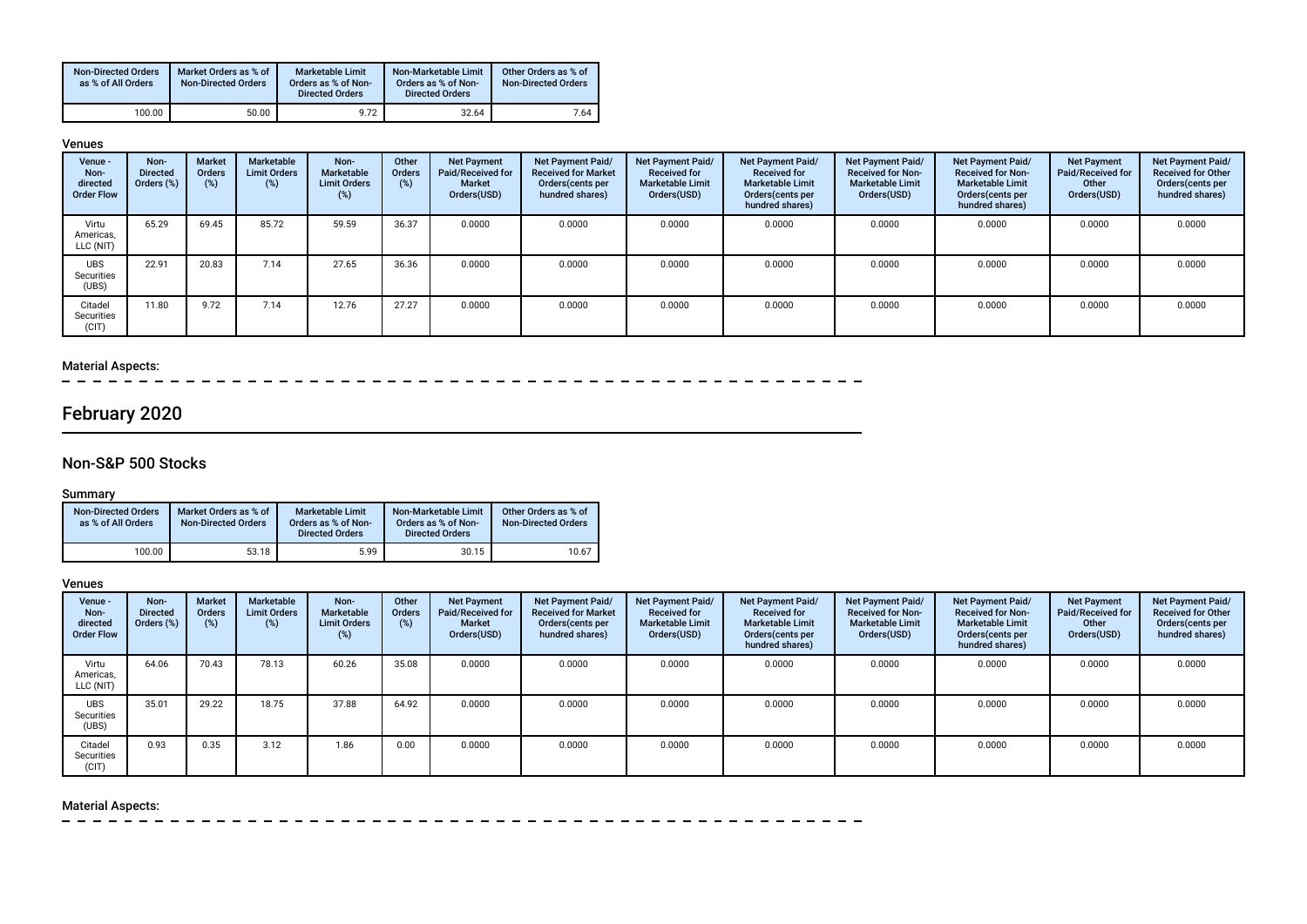# February 2020

## **Options**

#### Summary

| <b>Non-Directed Orders</b><br>as % of All Orders | Market Orders as % of<br><b>Non-Directed Orders</b> | Marketable Limit<br>Orders as % of Non-<br><b>Directed Orders</b> | Non-Marketable Limit<br>Orders as % of Non-<br><b>Directed Orders</b> | Other Orders as % of<br><b>Non-Directed Orders</b> |
|--------------------------------------------------|-----------------------------------------------------|-------------------------------------------------------------------|-----------------------------------------------------------------------|----------------------------------------------------|
| 100.00                                           | 37.00                                               | 9.00                                                              | 41.50                                                                 | 12.50                                              |

### Venues

| Venue -<br>Non-directed<br><b>Order Flow</b>     | Non-<br><b>Directed</b><br>Orders (%) | <b>Market</b><br><b>Orders</b><br>$(\%)$ | Marketable<br><b>Limit Orders</b><br>(%) | Non-<br>Marketable<br><b>Limit Orders</b><br>(%) | Other<br>Orders<br>(%) | <b>Net Payment</b><br>Paid/Received for<br><b>Market</b><br>Orders(USD) | <b>Net Payment Paid/</b><br><b>Received for Market</b><br>Orders (cents per<br>hundred shares) | Net Payment Paid/<br><b>Received for</b><br><b>Marketable Limit</b><br>Orders(USD) | Net Payment Paid/<br><b>Received for</b><br><b>Marketable Limit</b><br>Orders (cents per<br>hundred shares) | Net Payment Paid/<br><b>Received for Non-</b><br><b>Marketable Limit</b><br>Orders(USD) | Net Payment Paid/<br><b>Received for Non-</b><br><b>Marketable Limit</b><br>Orders (cents per<br>hundred shares) | <b>Net Payment</b><br>Paid/Received for<br>Other<br>Orders(USD) | Net Payment Paid/<br><b>Received for Other</b><br>Orders (cents per<br>hundred shares) |
|--------------------------------------------------|---------------------------------------|------------------------------------------|------------------------------------------|--------------------------------------------------|------------------------|-------------------------------------------------------------------------|------------------------------------------------------------------------------------------------|------------------------------------------------------------------------------------|-------------------------------------------------------------------------------------------------------------|-----------------------------------------------------------------------------------------|------------------------------------------------------------------------------------------------------------------|-----------------------------------------------------------------|----------------------------------------------------------------------------------------|
| Citigroup<br>(ATDO)                              | 48.50                                 | 51.37                                    | 55.57                                    | 48.20                                            | 36.00                  | 0.0000                                                                  | 0.0000                                                                                         | 0.0000                                                                             | 0.0000                                                                                                      | 0.0000                                                                                  | 0.0000                                                                                                           | 0.0000                                                          | 0.0000                                                                                 |
| Citadel<br>Securities<br>(CITO)                  | 35.50                                 | 39.18                                    | 27.77                                    | 32.53                                            | 40.00                  | 0.0000                                                                  | 0.0000                                                                                         | 0.0000                                                                             | 0.0000                                                                                                      | 0.0000                                                                                  | 0.0000                                                                                                           | 0.0000                                                          | 0.0000                                                                                 |
| Wolverine<br>Execution<br>Services, LLC<br>(WEX) | 16.00                                 | 9.45                                     | 16.66                                    | 19.27                                            | 24.00                  | 0.0000                                                                  | 0.0000                                                                                         | 0.0000                                                                             | 0.0000                                                                                                      | 0.0000                                                                                  | 0.0000                                                                                                           | 0.0000                                                          | 0.0000                                                                                 |

## Material Aspects:

## March 2020

## S&P 500 Stocks

#### Summary

| <b>Non-Directed Orders</b><br>as % of All Orders | Market Orders as % of<br><b>Non-Directed Orders</b> | Marketable Limit<br>Orders as % of Non-<br><b>Directed Orders</b> | Non-Marketable Limit<br>Orders as % of Non-<br><b>Directed Orders</b> | Other Orders as % of<br><b>Non-Directed Orders</b> |
|--------------------------------------------------|-----------------------------------------------------|-------------------------------------------------------------------|-----------------------------------------------------------------------|----------------------------------------------------|
| 100.00                                           | 41.42                                               | 10.03                                                             | 34.63                                                                 | 13.92                                              |

#### Venues

| Venue -<br>Non-<br>directed<br><b>Order Flow</b> | Non-<br><b>Directed</b><br>Orders (%) | <b>Market</b><br><b>Orders</b><br>(%) | Marketable<br><b>Limit Orders</b><br>$(\%)$ | Non-<br>Marketable<br><b>Limit Orders</b><br>(%) | Other<br>Orders<br>(%) | <b>Net Payment</b><br>Paid/Received for<br>Market<br>Orders(USD) | <b>Net Payment Paid/</b><br><b>Received for Market</b><br>Orders (cents per<br>hundred shares) | <b>Net Payment Paid/</b><br><b>Received for</b><br><b>Marketable Limit</b><br>Orders(USD) | Net Payment Paid/<br><b>Received for</b><br><b>Marketable Limit</b><br>Orders (cents per<br>hundred shares) | <b>Net Payment Paid/</b><br><b>Received for Non-</b><br><b>Marketable Limit</b><br>Orders(USD) | Net Payment Paid/<br><b>Received for Non-</b><br><b>Marketable Limit</b><br>Orders (cents per<br>hundred shares) | <b>Net Payment</b><br><b>Paid/Received for</b><br>Other<br>Orders(USD) | Net Payment Paid/<br><b>Received for Other</b><br>Orders(cents per<br>hundred shares) |
|--------------------------------------------------|---------------------------------------|---------------------------------------|---------------------------------------------|--------------------------------------------------|------------------------|------------------------------------------------------------------|------------------------------------------------------------------------------------------------|-------------------------------------------------------------------------------------------|-------------------------------------------------------------------------------------------------------------|------------------------------------------------------------------------------------------------|------------------------------------------------------------------------------------------------------------------|------------------------------------------------------------------------|---------------------------------------------------------------------------------------|
| Virtu<br>Americas,<br>LLC (NIT)                  | 78.98                                 | 82.82                                 | 90.33                                       | 83.19                                            | 48.85                  | 0.0000                                                           | 0.0000                                                                                         | 0.0000                                                                                    | 0.0000                                                                                                      | 0.0000                                                                                         | 0.0000                                                                                                           | 0.0000                                                                 | 0.0000                                                                                |
| <b>UBS</b><br>Securities<br>(UBS)                | 14.23                                 | 10.15                                 | 3.22                                        | 13.08                                            | 37.20                  | 0.0000                                                           | 0.0000                                                                                         | 0.0000                                                                                    | 0.0000                                                                                                      | 0.0000                                                                                         | 0.0000                                                                                                           | 0.0000                                                                 | 0.0000                                                                                |
| Citadel<br>Securities                            | 6.79                                  | 7.03                                  | 6.45                                        | 3.73                                             | 13.95                  | 0.0000                                                           | 0.0000                                                                                         | 0.0000                                                                                    | 0.0000                                                                                                      | 0.0000                                                                                         | 0.0000                                                                                                           | 0.0000                                                                 | 0.0000                                                                                |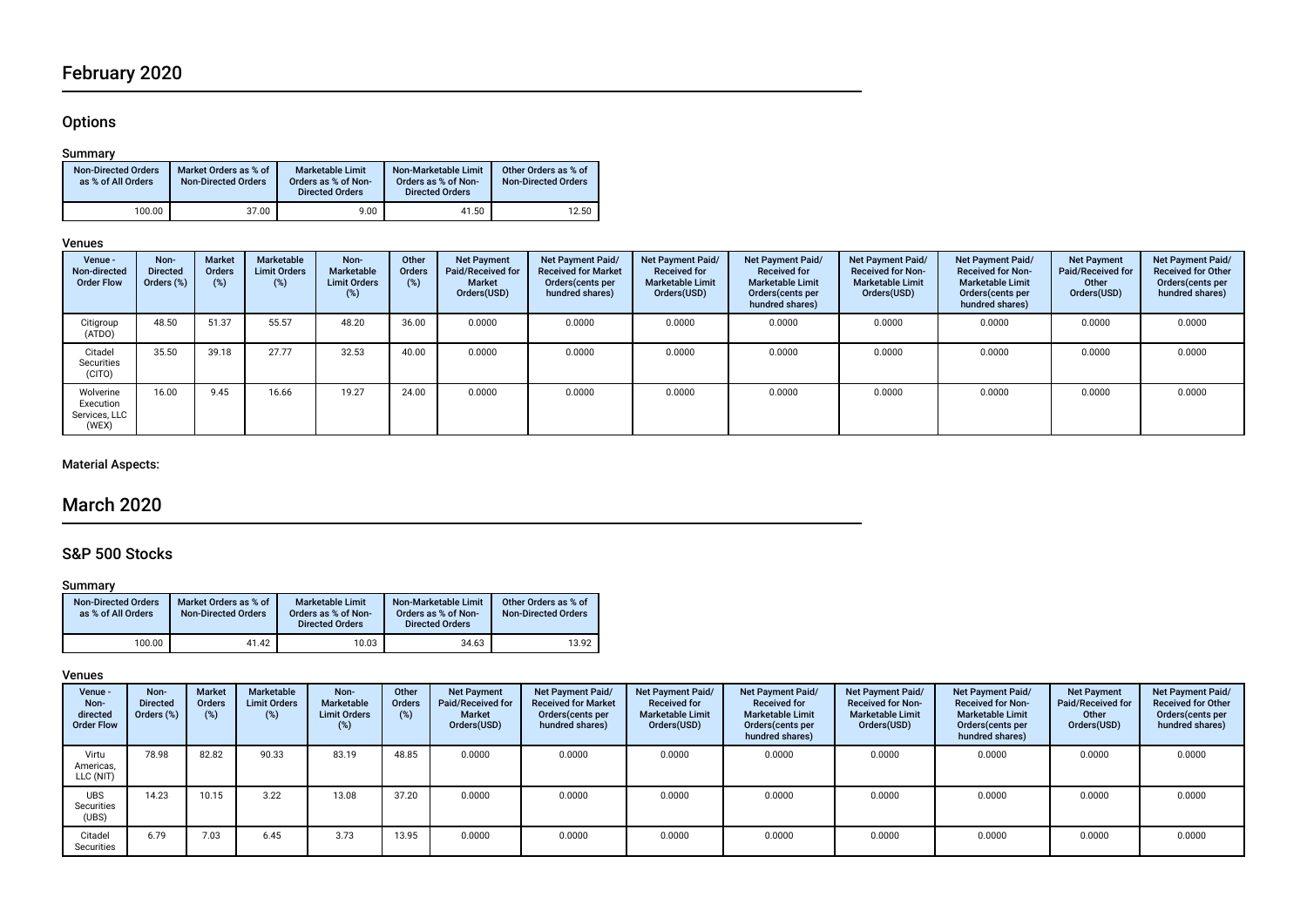| Venue ·<br>Non-<br>directed<br><b>Order Flow</b> | Non-<br><b>Directed</b><br>Orders $(\%)$ | <b>Market</b><br>Orders | <b>Marketable</b><br><b>Limit Orders</b> | Non-<br>Marketable<br>Limit Orders | Other<br><b>Orders</b><br>(%) | <b>Net Payment</b><br>Paid/Received for<br><b>Market</b><br>Orders(USD) | <b>Net Payment Paid/</b><br><b>Received for Market</b><br>Orders(cents per<br>hundred shares) | Net Payment Paid/<br><b>Received for</b><br><b>Marketable Limit</b><br>Orders(USD) | <b>Net Payment Paid/</b><br><b>Received for</b><br><b>Marketable Limit</b><br>Orders(cents per<br>hundred shares) | <b>Net Payment Paid/</b><br><b>Received for Non-</b><br><b>Marketable Limit</b><br>Orders(USD) | <b>Net Payment Paid/</b><br><b>Received for Non-</b><br><b>Marketable Limit</b><br>Orders (cents per<br>hundred shares) | <b>Net Payment</b><br>Paid/Received for<br>Other<br>Orders(USD) | Net Payment Paid/<br><b>Received for Other</b><br>Orders(cents per<br>hundred shares) |
|--------------------------------------------------|------------------------------------------|-------------------------|------------------------------------------|------------------------------------|-------------------------------|-------------------------------------------------------------------------|-----------------------------------------------------------------------------------------------|------------------------------------------------------------------------------------|-------------------------------------------------------------------------------------------------------------------|------------------------------------------------------------------------------------------------|-------------------------------------------------------------------------------------------------------------------------|-----------------------------------------------------------------|---------------------------------------------------------------------------------------|
| (CIT)                                            |                                          |                         |                                          |                                    |                               |                                                                         |                                                                                               |                                                                                    |                                                                                                                   |                                                                                                |                                                                                                                         |                                                                 |                                                                                       |

### Material Aspects:

 $\sim$ 

## March 2020

## Non-S&P 500 Stocks

#### Summary

| <b>Non-Directed Orders</b><br>as % of All Orders | Market Orders as % of<br><b>Non-Directed Orders</b> | <b>Marketable Limit</b><br>Orders as % of Non-<br><b>Directed Orders</b> | Non-Marketable Limit<br>Orders as % of Non-<br><b>Directed Orders</b> | Other Orders as % of<br><b>Non-Directed Orders</b> |
|--------------------------------------------------|-----------------------------------------------------|--------------------------------------------------------------------------|-----------------------------------------------------------------------|----------------------------------------------------|
| 100.00                                           | 38.74                                               | 5.10                                                                     | 44.03                                                                 | 12.12                                              |

#### Venues

| Venue -<br>Non-<br>directed<br><b>Order Flow</b> | Non-<br><b>Directed</b><br>Orders (%) | <b>Market</b><br><b>Orders</b><br>(%) | Marketable<br><b>Limit Orders</b><br>(%) | Non-<br>Marketable<br><b>Limit Orders</b><br>$(\%)$ | Other<br>Orders<br>(%) | <b>Net Payment</b><br>Paid/Received for<br>Market<br>Orders(USD) | <b>Net Payment Paid/</b><br><b>Received for Market</b><br>Orders (cents per<br>hundred shares) | <b>Net Payment Paid/</b><br><b>Received for</b><br><b>Marketable Limit</b><br>Orders(USD) | Net Payment Paid/<br><b>Received for</b><br><b>Marketable Limit</b><br>Orders (cents per<br>hundred shares) | <b>Net Payment Paid/</b><br><b>Received for Non-</b><br><b>Marketable Limit</b><br>Orders(USD) | Net Payment Paid/<br><b>Received for Non-</b><br><b>Marketable Limit</b><br>Orders (cents per<br>hundred shares) | <b>Net Payment</b><br>Paid/Received for<br>Other<br>Orders(USD) | Net Payment Paid/<br><b>Received for Other</b><br>Orders(cents per<br>hundred shares) |
|--------------------------------------------------|---------------------------------------|---------------------------------------|------------------------------------------|-----------------------------------------------------|------------------------|------------------------------------------------------------------|------------------------------------------------------------------------------------------------|-------------------------------------------------------------------------------------------|-------------------------------------------------------------------------------------------------------------|------------------------------------------------------------------------------------------------|------------------------------------------------------------------------------------------------------------------|-----------------------------------------------------------------|---------------------------------------------------------------------------------------|
| <b>UBS</b><br>Securities<br>(UBS)                | 50.24                                 | 42.82                                 | 32.14                                    | 56.94                                               | 57.15                  | 0.0000                                                           | 0.0000                                                                                         | 0.0000                                                                                    | 0.0000                                                                                                      | 0.0000                                                                                         | 0.0000                                                                                                           | 0.0000                                                          | 0.0000                                                                                |
| Virtu<br>Americas,<br>LLC (NIT)                  | 49.58                                 | 56.71                                 | 67.86                                    | 43.06                                               | 42.85                  | 0.0000                                                           | 0.0000                                                                                         | 0.0000                                                                                    | 0.0000                                                                                                      | 0.0000                                                                                         | 0.0000                                                                                                           | 0.0000                                                          | 0.0000                                                                                |
| Citadel<br>Securities<br>(CIT)                   | 0.18                                  | 0.47                                  | 0.00                                     | 0.00                                                | 0.00                   | 0.0000                                                           | 0.0000                                                                                         | 0.0000                                                                                    | 0.0000                                                                                                      | 0.0000                                                                                         | 0.0000                                                                                                           | 0.0000                                                          | 0.0000                                                                                |

# Material Aspects:<br> $- - - - - -$

 $\sim$   $\sim$  $\sim$   $\sim$ 

## March 2020

## **Options**

#### Summary

| <b>Non-Directed Orders</b><br>as % of All Orders | Market Orders as % of<br><b>Non-Directed Orders</b> | <b>Marketable Limit</b><br>Orders as % of Non-<br><b>Directed Orders</b> | Non-Marketable Limit<br>Orders as % of Non-<br><b>Directed Orders</b> | Other Orders as % of<br><b>Non-Directed Orders</b> |
|--------------------------------------------------|-----------------------------------------------------|--------------------------------------------------------------------------|-----------------------------------------------------------------------|----------------------------------------------------|
| 100.00                                           | 28.78                                               | 8.43                                                                     | 44.19                                                                 | 18.60                                              |

Venues